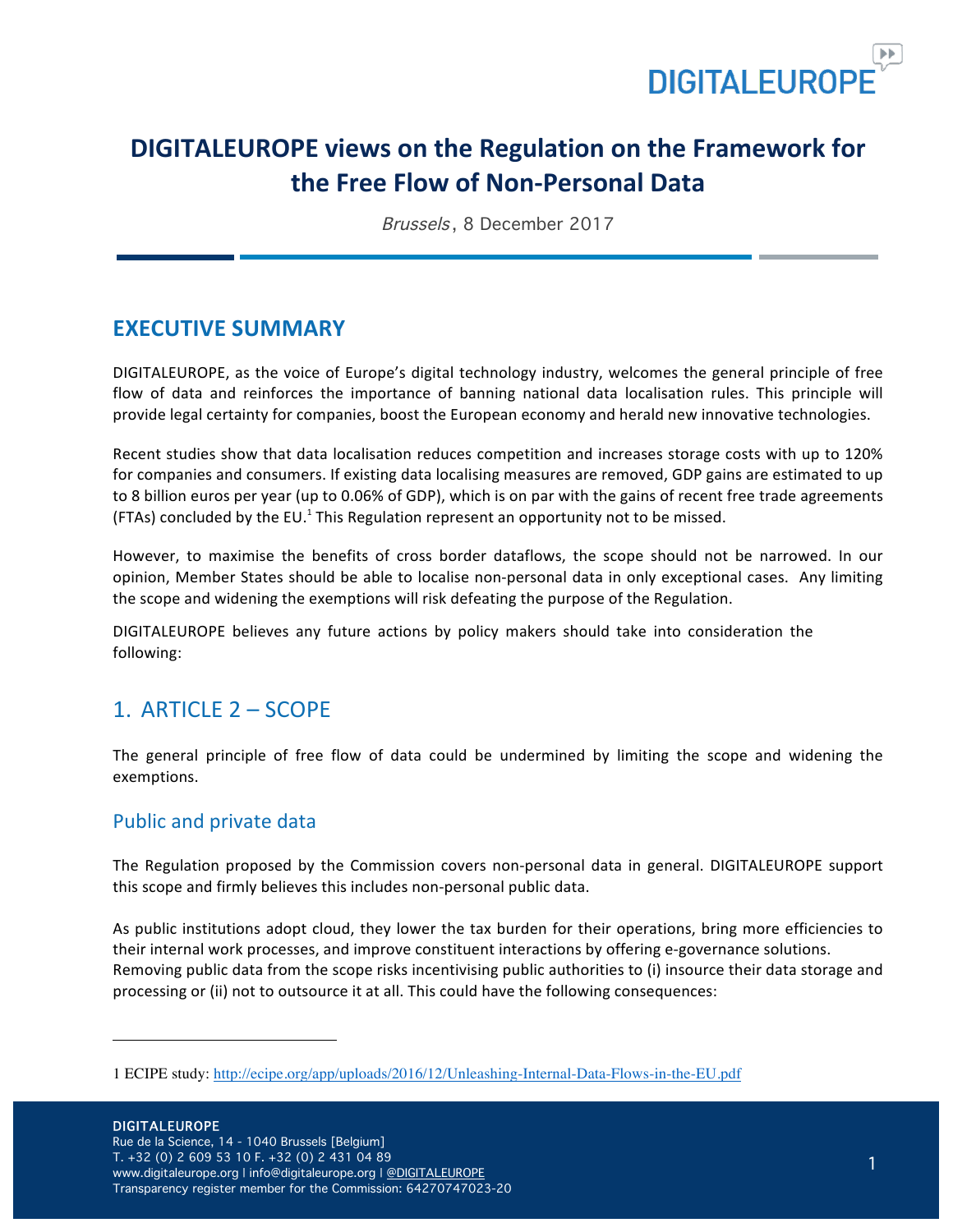

- Running your storage facility might not give you access to the latest innovation-enabling technology.
- Hindering innovation as it does not allow SMEs to create a cloud ecosystem to offer services and products for the Government.
- Cloud services become less scalable and unable to respond to changes in demand.
- Member States could unnecessarily increase capital expenditures and decrease operational efficiencies including weakening cybersecurity options. Leading public servants to maintain their own infrastructure and services instead of dedicating time to create further value to customers/citizens.

### Personal data versus non-personal data

The interplay between this regulation and the GDPR needs to be clarified, particularly with regards to mixed data sets. While we do agree with the GDPR taking precedence on the personal part of mixed datasets, it can place companies in a difficult situation where mixed datasets are technically and/or economically impossible to the contract of the contract of the contract of the contract of the contract of the contract of the contract of the contract of the contract of the contract of the contract of the contract of the contract of the contrac

### 2. ARTICLE 3 - DEFINITIONS

The definition of "data localisation requirement" covers laws and administrative provisions of the Member States, but it is not clear if laws and other rules adopted by regional or local authorities are also covered. To avoid fragmentation when the regulation is implemented and enforced it should be clarified that this also includes laws and administrative provisions at regional and local level.when the regulation is implemented and enforced it should be clarified that this also includes laws and administrative provisions at regional and local level.

This is important in the context of public procurement rules. It would be welcomed if the text clarified that public procurement rules and practises are covered.

## 3. ARTICLE 4 - FREE MOVEMENT OF DATA ACROSS BORDERS WITHIN THE UNION

The Regulation states that grounds of 'public security' can constitute an exception to the rule of free flow of non-personal data. This term has not been defined in EU secondary legislation.

The public security exception should not be broadened, or lead to any uncertainty in interpretation as to which data localisation measures could be justified on public security grounds. We seek clarification in a recital with regards to the meaning of public security in line with the interpretation of the European Court of Justice.<sup>2</sup>

j

<sup>2</sup> http://ec.europa.eu/transparency/regdoc/rep/2/2017/EN/SEC-2017-392-3-EN-MAIN-PART-1.PDF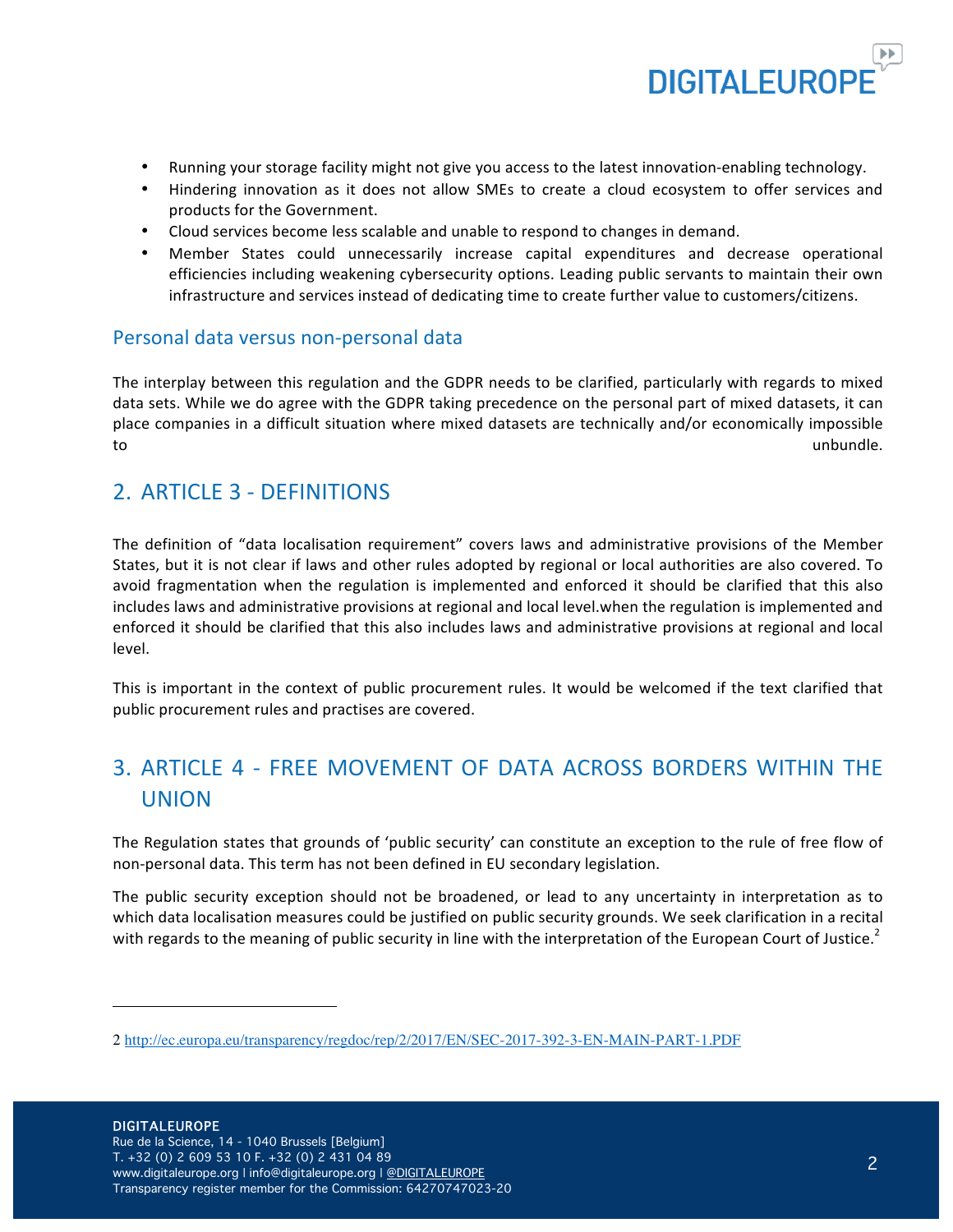

Regarding the oversight mechanism, it is not clear if the Commission has the power to block a draft act which it considers to be unjustified. In the case of data localisation, a notification procedure should be extremely robust and give clear blocking powers to the Commission in order to be effective. DIGITALEUROPE fully supports transparency obligations on Member States regarding justified data localisation measures.

# 4. ARTICLE 5 - DATA AVAILABILITY FOR REGULATORY CONTROL BY COMPETENT AUTHORITIES

DIGITAL EUROPE supports to leave the 'competent' authorities' powers to access, inspect, control and audit. Public authorities should be able to carry out regulatory control as if the data was stored on their territory. It is important that the scope of this provision is not broadened beyond access for regulatory control and that such controls take place without prejudice to existing legal obligations. There is not a clear framework with regards to non-personal data cooperation mechanisms and this can create a conflict of law between territorial jurisdictions. Clarity is needed in order to avoid conflicts of law among different member states.

## 5. ARTICLE 6 - PORTING OF DATA

DIGITAL EUROPE supports the development of self-regulatory codes of conduct to facilitate the switching of providers and porting of data. As confirmed by the Regulatory Scrutiny Board there is not enough evidence to regulate in this field.<sup>3</sup> As the porting of data is agreed in business-to-business (B2B) contracts, regulating this area would interfere with contractual freedom.

The one-year deadline for all data service providers to effectively implement these codes of conduct is too short. More time will be needed to ensure all stakeholders are involved and to achieve a robust and futureproof result. Therefore, we suggest a more realistic timeframe.

## **CONCLUSION**

DIGITALEUROPE supports the European Commission proposal. It is of the utmost importance that every effort is made to guarantee the free flow of data, which is a vital source of innovation, growth and jobs. Our members and national trade associations stand ready to discuss this topic with the co- legislators. We invite the European Commission, the Parliament and the Council of the EU to maintain their support for the principle of the free flow of data without limiting the scope or extending the exemptions.

For more information please contact:

**Ray Pinto**, DIGITALEUROPE Policy Director +32.472.55.8402 or ray.pinto@digitaleurope.org 

<sup>3</sup> Only 35 respondents (26,9%) were dissatisfied or very dissatisfied with the current conditions for data portability.